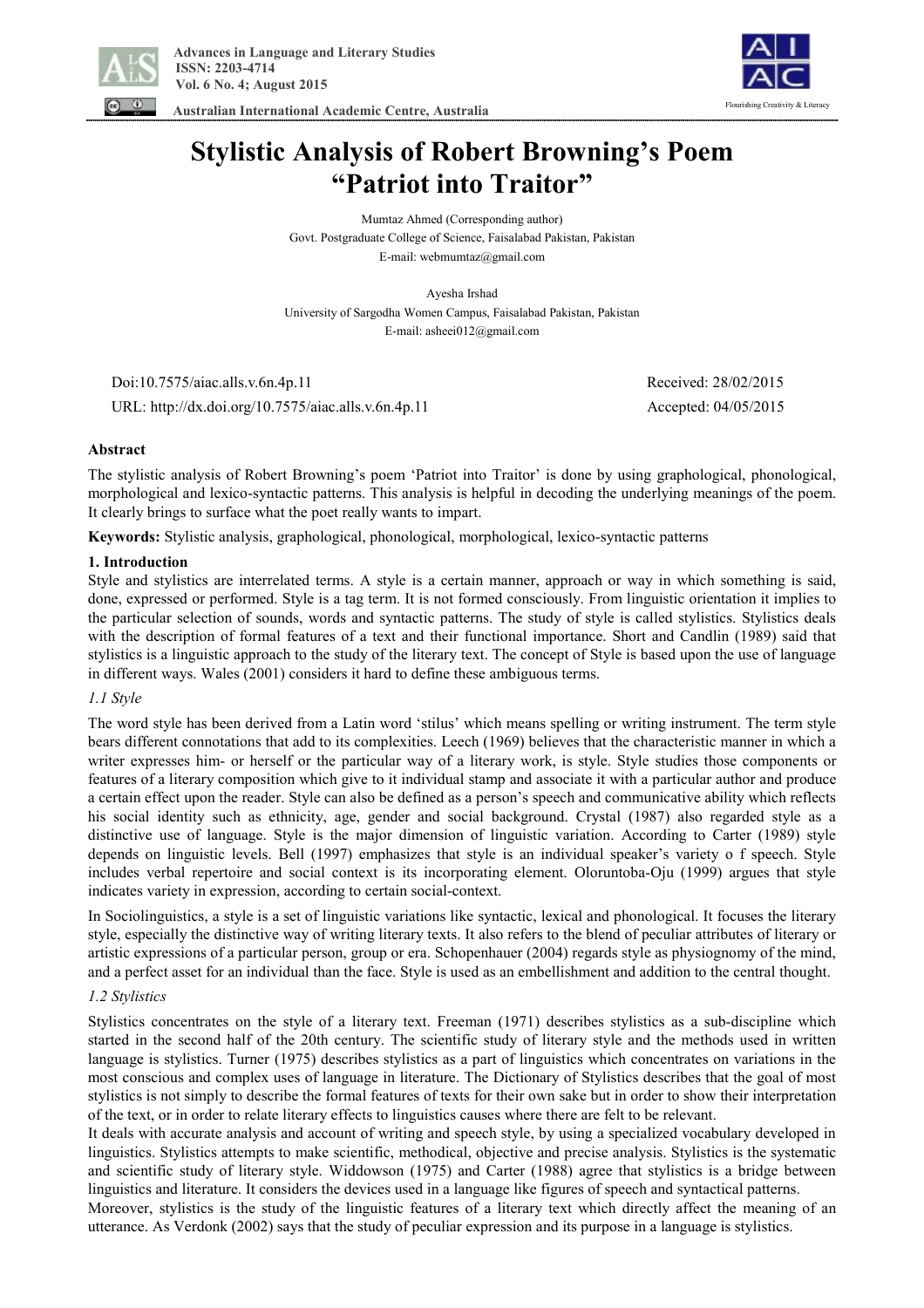# **2. Levels of Stylistic Analysis**

Following are the levels of stylistic analysis:

# *2.1 Graphology*

According to Crystal and Davy (1969) graphology is the analogous study of a language writing system or orthography as seen in the various kinds of handwriting or topography. Leech (1969) refers it to the whole writing system. Graphological elements are:

### Punctuation

# Paragraphing

# *2.2 Phonetics*

Yule (1996) explains it as the study of speech sounds in general. So the study and classification of speech sounds in general comes under the level of phonetics.

### *2.3 Phonology*

Lodge (2009) expounds that phonology is the study of linguistic systems, specially the way in which sound represents the differences of meanings in a language. The system and patterns of speech in a particular language are the part of phonology. It deals with the systematic organization of speech sounds. The poetic devices in this level are:

Rhyme

Alliteration

Consonance

Assonance

### *2.4 Morphology*

Mark and Krishen (2005) put that morphology is the mental system which is used in the formation of words and it deals with the inner structure of words. Morphological elements are: Affixes, Compounding

# *2.5 Lexico-Syntax*

It is the combination of two different terms 'lexis' means vocabulary and 'syntax' means sentence construction. It studies the patterns of words in different linguistic context, on the semantic level in terms of stylistics. It is concerned with the meaning of words, phrases and sentences. The semantic levels include:

Metaphor, Simile, Personification , Irony**,** Tone**,** Anaphora**,** Hyperbole**,** Imagery**,** Symbol**,** Allusion **,** Deictic words**,**  Collocation**,** Metonymy**,** Synonym**,** Compounding**,** Antithesis**,** Linking words**,** Natural words**,** Old English words

The lexical elements are:

- · Noun
- · Pronoun
- · Verb
- **Adjective**
- · Adverb

### **3. The Poet and the Poem**

### *3.1 Poet's Biography*

Robert Browning (1812-1889) was the son of a well-read father and religious mother who had an artistic bent of mind. He inherited creative abilities from his parents. Browning was not formally well-educated. His use of diction, rhyme, symbols and modern poetic style distinguishes him from his peers. He wrote with usual words but it was not easy to compete with him. Most of his works manifest his own juvenile desires and apprehensions. He is well-known for his dramatic monologues. His explicit portrayal of central characters in dire circumstances, make the enigmas comprehensible. He focused on the subject not the form irrespective of its acceptance or denial.

### *3.2 "Patriot into Traitor" - Dramatic Monologue*

A dramatic monologue is the speech of a single character with dramatic significance. During this speech, the speaker unveils the situation, setting, the audience and most interesting part is the revelation about his own personality. The dramatic monologue offers a psychological experience, through entering into the mind of a character. And see everything only via his perspective. In 'Patriot into Traitor' the speaker takes thorough account of his passed year as a political figure. He experienced a downright aversion for him. The political figure openly tells about the terrible ordeal, a change in the political and social order. He is not feeling any fear from the downswing of his career. The speaker reveals aspects of his character as a patriot through telling the story about what he has done to get where he is.

### *3.3 Title of the Poem*

The title of the poem refers to a shift from patriotism to traitor. As it is obvious from the title that Robert Browning's poem 'Patriot into Traitor' tells the story of someone who was once considered nationalist. The one for whom the well being of country is most important and he never hesitated to go beyond the limits to defend his country from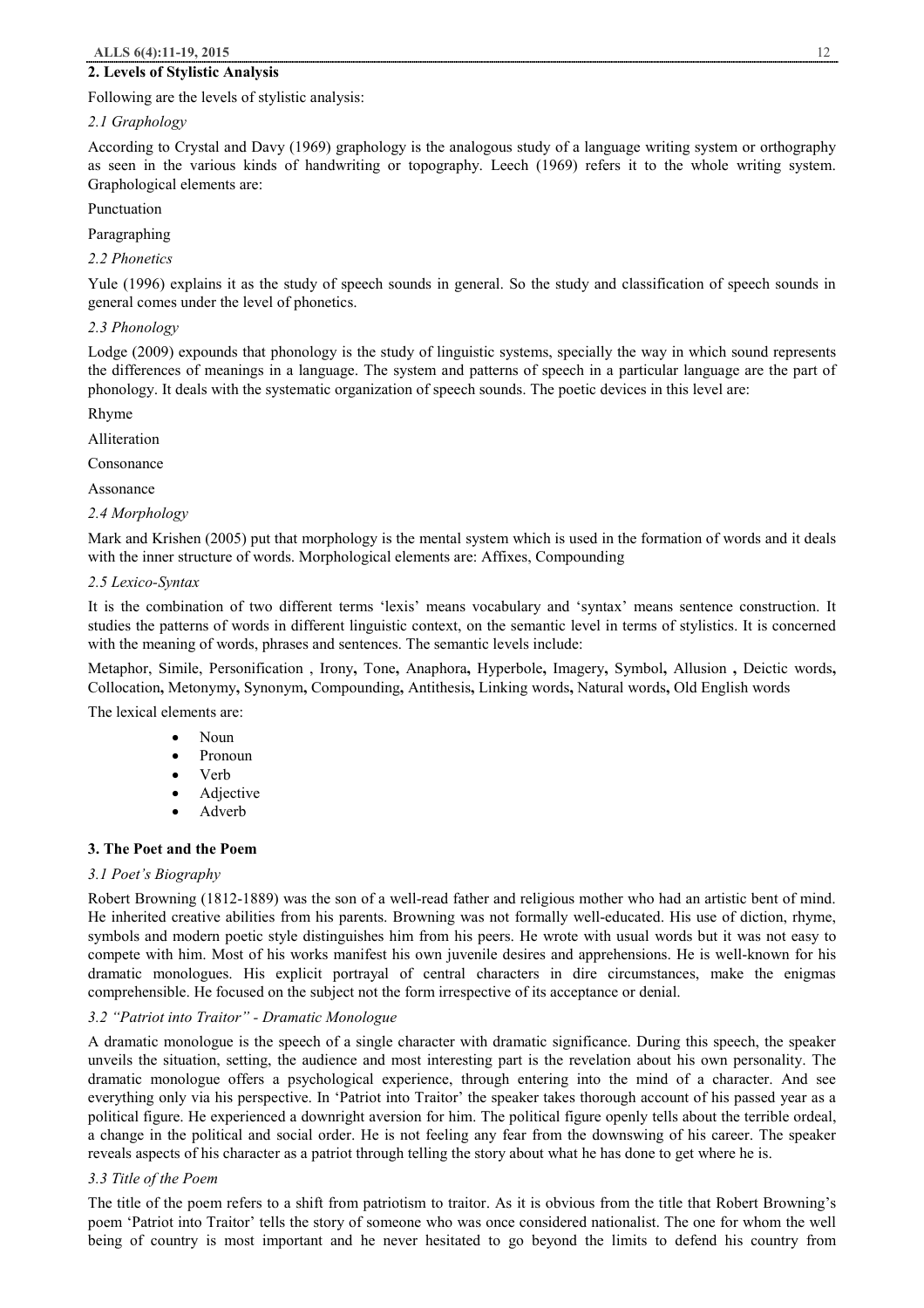adversaries. The poem also takes account of how he turned into a traitor. The title shows the impermanence of human nature. It implies that a man who has patriotic fervour, sooner or later develops treacherous approach. There are clear implications of status reversal, from peak to bottom. Furthermore, the title alludes to the social criticism also.

### *3.4 Introduction of the Poem*

The poem "Patriot into Traitor" is structured around the themes of violence, death and a downfall from a high pedestal. Another underlying theme is the oscillating human attitudes and behaviors. Browning has presented a psychological portrait of a political leader.

This poem is a soliloquy type monologue in which the speaker tells about his political career. He puts in picture the brief description of his peak time. The speaker tells about his macabre span of career. He tells that a year back how the people revered him and gave him a warm welcome. The paths were adorned with roses and myrtle to greet the public star. There were hordes of people waiting to see him. The poet also recounts his tactile choices as a politician. The speaker mulls over his past. He made promises with them which proved false somehow.

After passing a year, the people have developed negative feelings for their leader. They are regarding him as a backstabber. He is being taken for execution. The poem also points out the fickle public opinion. They deprecated his sincerity and sacrifices. We get vicarious sympathy after reading this poem. No one considered his feat for the welfare of masses. Despite all his pains, he is not feather-bedded in any way.

### **4. Stylistic Analysis of the Poem**

# *4.1 Graphological Levels*

There are six well knit stanzas and each comprises five lines. The different punctuation marks are being used in them:

# 4.1.1 Exclamation Mark (!)

It is a punctuation mark usually used after an interjection or exclamation (which indicates strong feelings or shouting). Exclamation marks are placed after the emotional or sentimental words uttered by the speaker. In this poem, the poet has used exclamation mark three times:

- But give me your sun from yonder skies!
- To give it my loving friends to keep!
- Thus I entered, and thus I go!

# 4.1.2 Question mark (?)

All the question marks employed in this poem are rhetorical. The poet used signs of question mark three times in the poem:

Line 9. But give me your sun from yonder skies?

Line10. They had answered: And afterwards, what else?

'Paid by the world, what dost thou owe,

Line29. Me?' –God might question; now instead,

4.1.3 Semi-colon (;)

The poet used semi-colons three times in the poem:

Line13. Naught man could do, have I felt undone;

Line17. Just a palsied few at the windows set;

Line22. A rope cut both my wrists behind;

### 4.1.4 Colon (:)

The colon is used to clear the meanings. The poet used colon twice in the poem to clarify what he means:

Line30. Tis God shall repay: I am safer so.

Line10. They had answered: And afterward, what else?

4.1.5 Full Stops (.)

Full stops are used on the completion of an idea. In this poem Browning used five full stops at the end of each stanza. There are two internal full stops as well.

### 4.1.6 Comma (,)

Commas are used to add a certain profundity of thought in the poem. They are placed to provide brief pauses or for separating thoughts. Browning has used commas 29 times in this poem.

### 4.1.7 Apostrophe (')

It is a rhetorical term for a speech addressed to a person, idea or thing. It refers to possession or used as a mark to indicate omission of letters. The use of apostrophe in literature indicates the arrangement of words addressing a nonexistent person or an abstract idea in such a way as if it were present and capable of understanding feelings. The poet used apostrophe five times in this poem:

There's nobody on the house-tops now-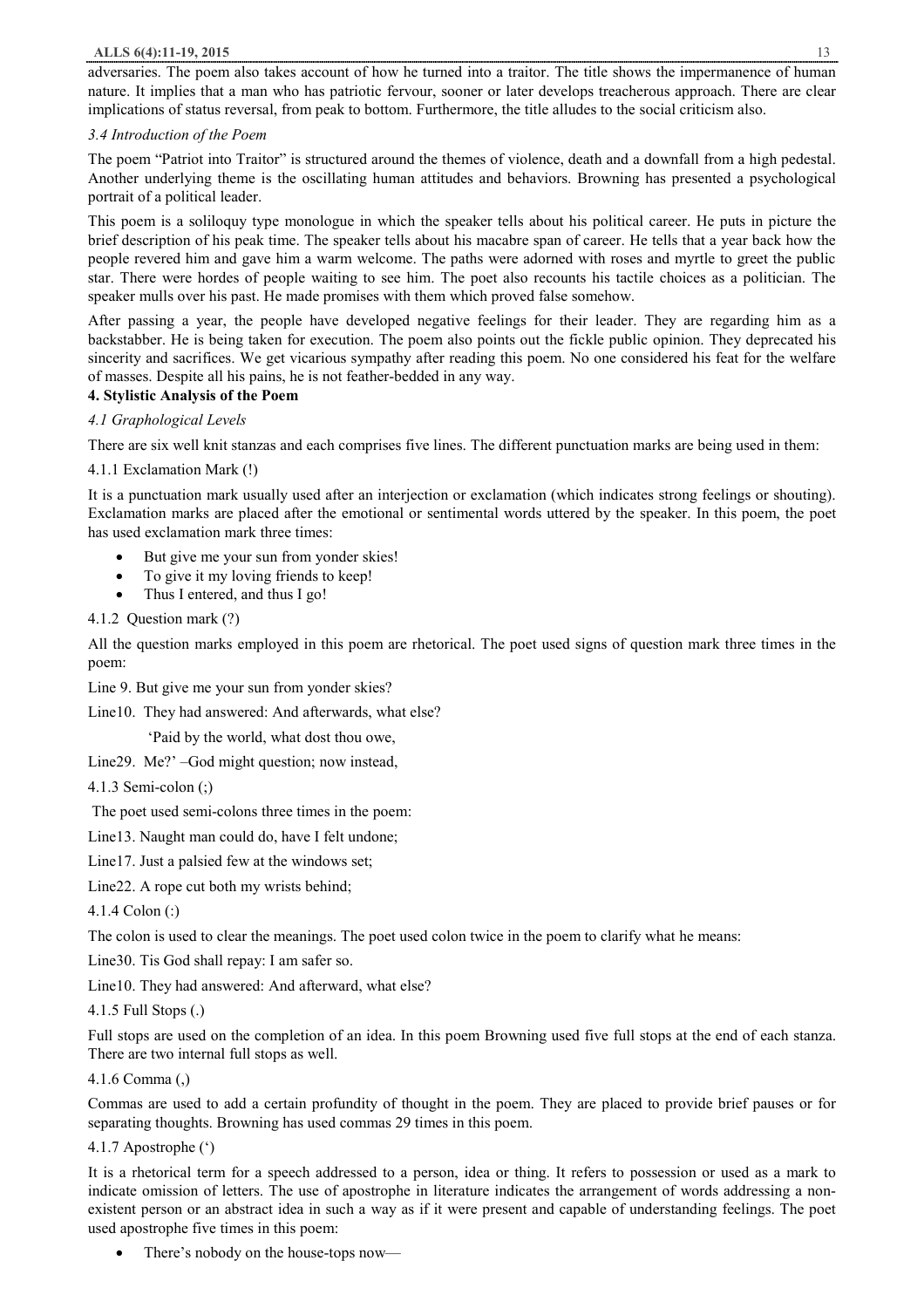### **ALLS 6(4):11-19, 2015** 14

- At the Shambles's Gate—or, better yet,
- By the very scaffold's foot, I trow.
- · Stones at me for my year's misdeeds.
- · 'Tis God shall repay: I am safer so.

### 4.1.8 Hyphen (-)

Hyphen is used to create new vocabulary which adds colour to the literary expressions. The hyphenated words used by Browning in this poem are:

house-roofs church-spires house-tops

4.1.9 Quotation Marks ("")

Quotation marks are placed to enclose some information which is important. These are also used when something requires special attention. When the writer wants to convey something ironically, he encloses it into quotation marks. The poet used quotation marks three times in this poem:

- Had I said, "Good folk, mere noise repels— But give me your sun from yonder skies!"
- · "They had answered, And afterwards, what else?"
- · "Paid by the world, what dost thou owe Me?"-- God might question; now instead,
- 4.1.10 Dashes (--)

Dash has been used to depict the urgency of situation in the poem and it also elevates emotional effect. Robert Browning used dashes due to stress and strains. He employs dashes to cover unexpressed emotions. This graphological feature makes the text attractive.

- Had I said, 'Good folk, mere noise repels—
- There's nobody on the house-tops now-
- At the Shambles Gate—or, better yet,
- Me?'—God might question; now instead,

### *4.2 Phonological Levels*

### 4.2.1 Rhyme Scheme

The poem comprises six stanzas: each with five lines in it. The rhymes are end rhymes which are perfect rhymes (way, mad, sway, had, day). Each stanza of "Patriot into Traitor" has the pattern of the rhyme scheme: ABABA, CDCDC, EFEFE, GHGHG, HIHIH and JKJKJ pattern. The same rhyme pattern is repeated in all the six stanzas. The poem is being written in iambic meter; stressed syllables followed by unstressed syllable, which add pace to the poem. The rhyming words used in the poem are:

| Way, Sway, Day          | Mad, Had     | Bells, Repels, Else | Cries, Skies  |
|-------------------------|--------------|---------------------|---------------|
| Sun, Undone, Run        | Keep, Reap   | Now, Allow, Trow    | Set. Yet      |
| Needs, Bleeds, Misdeeds | Behind, Mind | Go, Owe, So         | Dead, Instead |

4.2.2 Sound Devices

The sound devices used in poem like alliteration, assonance and consonance are:

| Alliteration             | Assonance         | Consonance                          |
|--------------------------|-------------------|-------------------------------------|
| Myrtle, mixed, my, mad   | Myrtle, mixed     | Was, roses                          |
| Seemed, sway             | Seemed, heave     | Mixed, mad                          |
| Flamed, flags            | Flags, had        | Flamed, had                         |
| Broke, bells             | Mist, with        | Old, rocked, crowd                  |
| Crowd and cries          | See, reap         | Walls, cries                        |
| Sun, skies               | Better, yet       | Had, said, good                     |
| $N$ obody, now           | Rope, both        | Noise, repels                       |
| Both, behind             | Wrist, behind     | Your, yonder                        |
| Feel, forehead           | Feel, bleed       | Had, answered, and, afterward       |
| For, fling, whoever, has | By, my            | Man, undone                         |
| $Me$ , my, misdeeds      | Me, misdeeds      | Harvest, what                       |
| Dropped, down, dead      | Question, instead | At, set, best, sight, at, gate, yet |
| World, what              | Repay, safer      | Better, or                          |
| $M$ e, might             |                   | In, rain, than                      |
| Safer, so                |                   | Cuts, wrists                        |
|                          |                   | For, whoever                        |
|                          |                   | Stones, misdeeds                    |
|                          |                   | Entered, and, dropped, dead         |
|                          |                   | Paid, world, god, instead.          |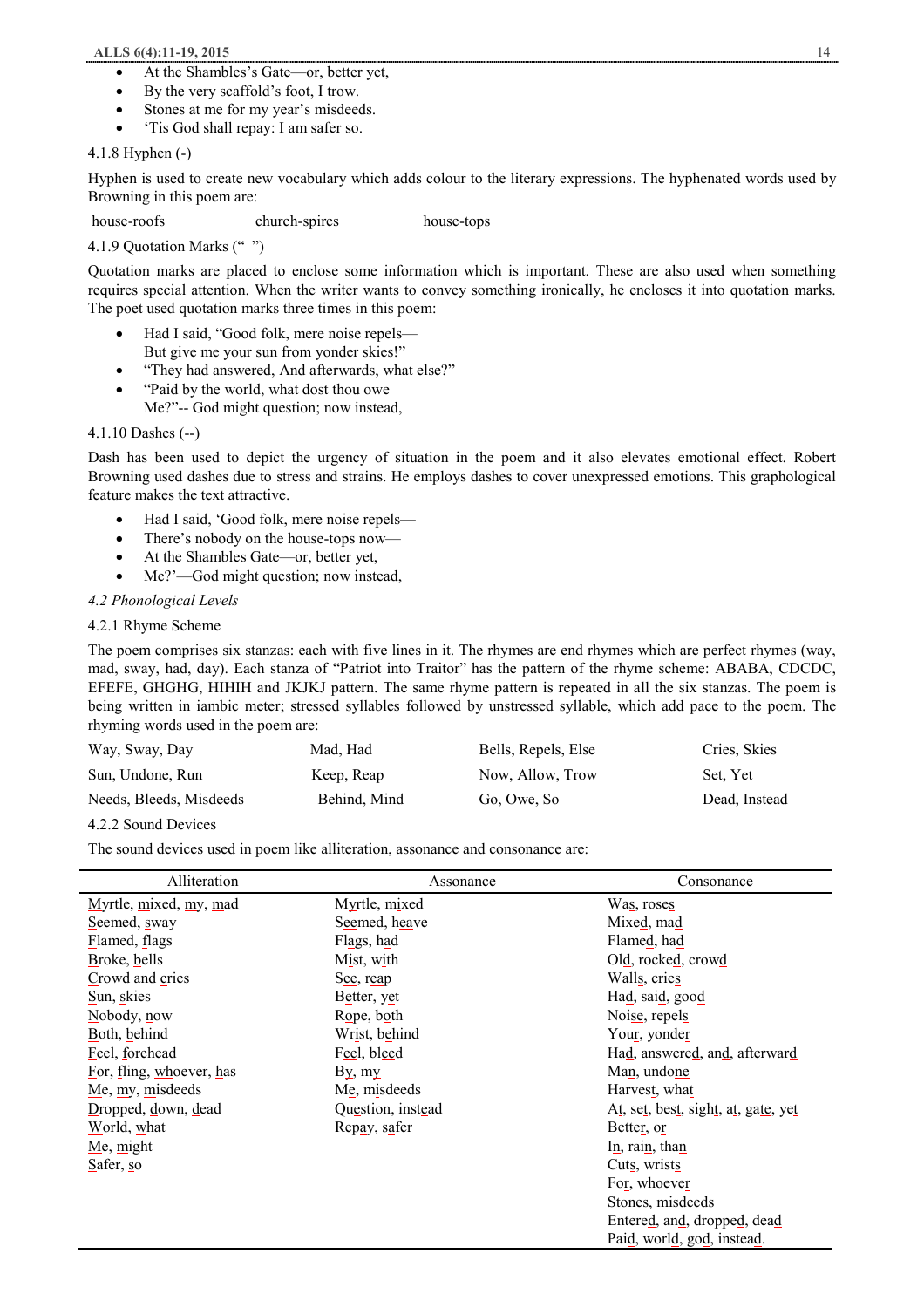# 4.3.1 Affixes

It is the formation of new words through prefixes and suffixes. It consists of free morphemes and bound morphemes.

# *Suffixes*

| Roses         | $rose + s$                |
|---------------|---------------------------|
| Mixed         | $mix + ed$                |
| Seemed -      | seem + ed                 |
| Flamed        | flame $+ d$               |
| Flags         | flag + s                  |
| <b>Bells</b>  | $bell + s$                |
| Repels        | $repel + s$               |
| Answered      | $answer + ed$             |
| Leaped        | $leap + ed$               |
| Cuts          | $cut + s$                 |
| Wrists        | wrist $+$ s               |
| <b>Bleeds</b> | $bleed + s$               |
| <b>Stones</b> | stone $+$ s               |
| Friends -     | friend $+$ s              |
| Triumphs      | triumph $+$ s             |
| Dropped-      | $drop + ed$               |
| Cries         | $\text{cry} + \text{ies}$ |
| Loving        | $love + ing$              |
| Palsied       | $palsy + ied$             |
| Windows       | window $+$ s              |
| Question      | quest $+$ ion             |
| Safer         | safe + $r$                |
| Walls         | wall $+$ s                |
| Rocked -      | $rock + ed$               |
| Pre-fixes     |                           |
| Undone -      | $un + done$               |
| Instead       | $in + stead$              |
| Misdeeds      | $mis + deed + s$          |
| Repay         | $re + pay$                |

### 4.3.2 Compounding

The compounding used by Browning in the poem is:

Forehead , whoever, nobody**,** afterward.

*4.4 Lexico-Syntactic Levels* 

4.4.1 Semantic levels

### **Metaphor**

Line 4. The church-spires flamed, such flags they had

Line 14. And you see my harvest, what I reap

### **Simile**

Line 2. With myrtle mixed in my path like mad

The word 'mad' refers to the state of extreme or intense feelings or acts. Here in the poem this simile is used to describe the passionate and welcoming feelings of public for their leader.

# **Personification**

In this poem house roofs have been personified:

Line3. The house-roofs seemed to heave and sway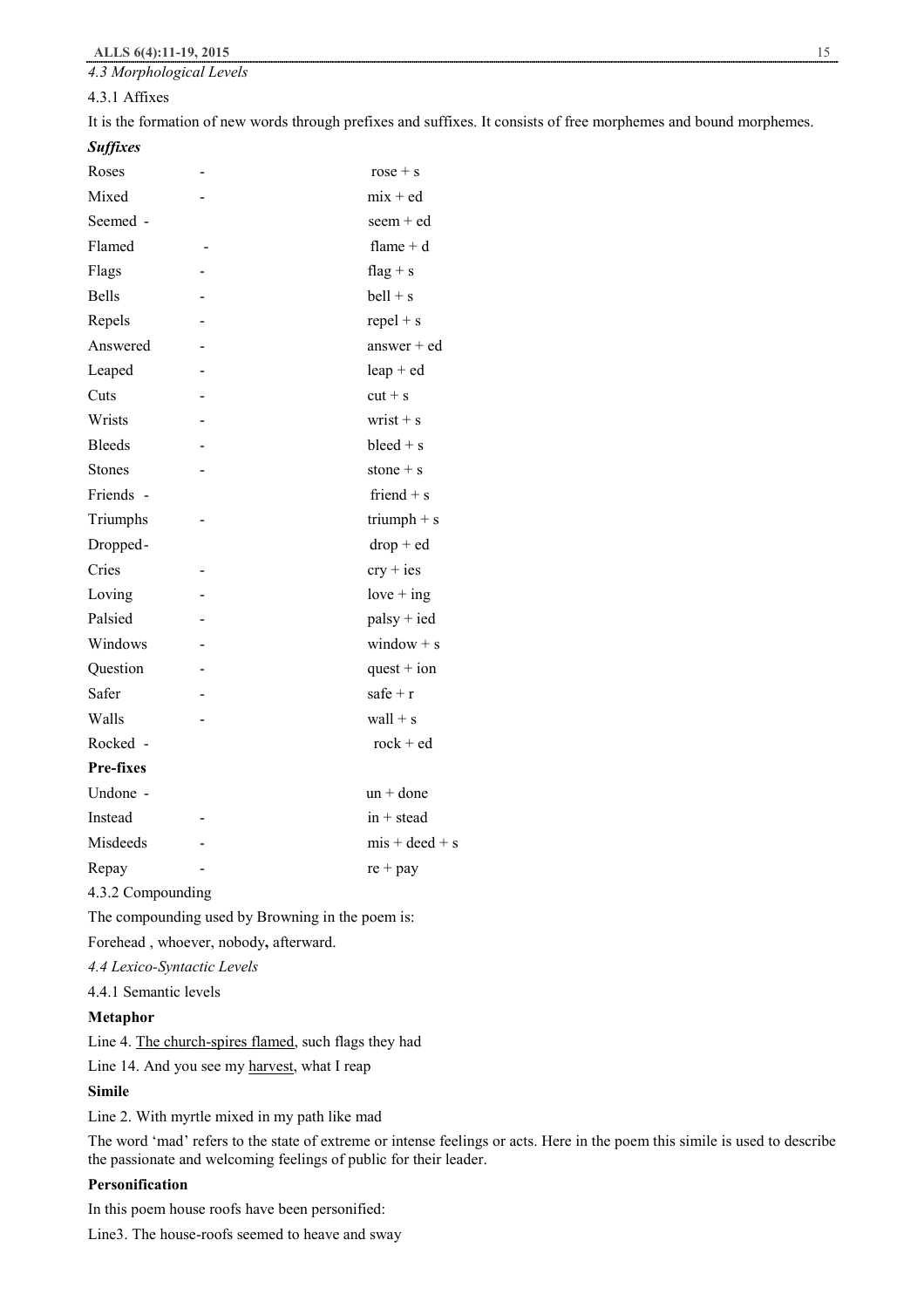In this poem the house-roofs have been presented as living being. They are not static but rather moving to and fro.

### **Irony**

The poet talks about the poor mentality of illiterate common masses ironically as:

Line 24. For they fling, whoever has a mind

The dramatic irony lies in the situation of the popularity and downfall of the political leader. It springs out from; how the people who were at the beck and call of their leader, treat him as a traitor after passing a year.

# **Tone**

The poem opens with an admiring and adoring tone. The poet gives the details of an effusive welcome in nostalgic mood. The poet gives the description of situation after the passage of one year. Here the tone gets lamenting as the poem moves forward. The overall tone and mood of the poem is down-beating.

### **Anaphora**

The anaphoric words in the poem are:

It was roses, roses, all the way

Thus I entered, and thus I go!

### **Hyperbole**

There is hyperbolic exaggeration in the poem:

Line 2. With myrtle mixed in my path like mad

Line 9. But give me your sun from yonder skies?

Line 11. Alack, it was I who leaped at the sun

### **Imagery**

Browning has used images in the poem:

Line 3. The house-roofs seemed to heave and sway

Line 6. The air broke into a mist with bells

### **Symbols**

**Roses:** In the poem roses symbolize the welcome with respect, honor and passion.

**Path:** It is used in the poem to symbolize the political career.

**Myrtle:** It is a symbol of purity, love, innocence and generosity.

**Spires:** A symbol for hopeful gestures and strength.

**Sun:** The sun stands for something which is unreachable or beyond access.

**Palsied:** This word indicates annoyance and the sufferings of the people.

**Windows:** In this poem windows symbolize freedom or lack of it thereof.

**Forehead:** Symbolizes good luck but in the poem bleeding forehead symbolizes bad-luck of the political figure.

**Rope:** Its symbolic meanings deal with confinement or restriction. Also refers to state of non-action or devoid of power.

**Rain:** Symbolizes loss, death or tears, sadness and sometimes despair as well. In this poem it symbolizes a period of trial.

# **Allusion**

Line11. Alack it was I who leaped at the sun

There is an allusion towards a Greek myth of Icarus, whose father gave him a pair of wings adhered on a wooden frame with wax. His father warned him not to go too near the sun, otherwise the wax will melt. Icarus became so rapturous with the ability to fly that he forgot his father's warning. The wax melted. Icarus fell into sea and died.

There is allusion towards the crucifixion of Christ in the fifth stanza.

### **Deictic Words**

The spatial, personal and temporal deictic words used in poem are:

It, there, this very day , a year ago, they, I, you, me, now.

These are also known as demonstratives.

### **Collocation**

The collocations employed in the poem are:

Church-spires, Shambles Gate, House-roofs, Loving friends, House-tops, Good folk, Old walls.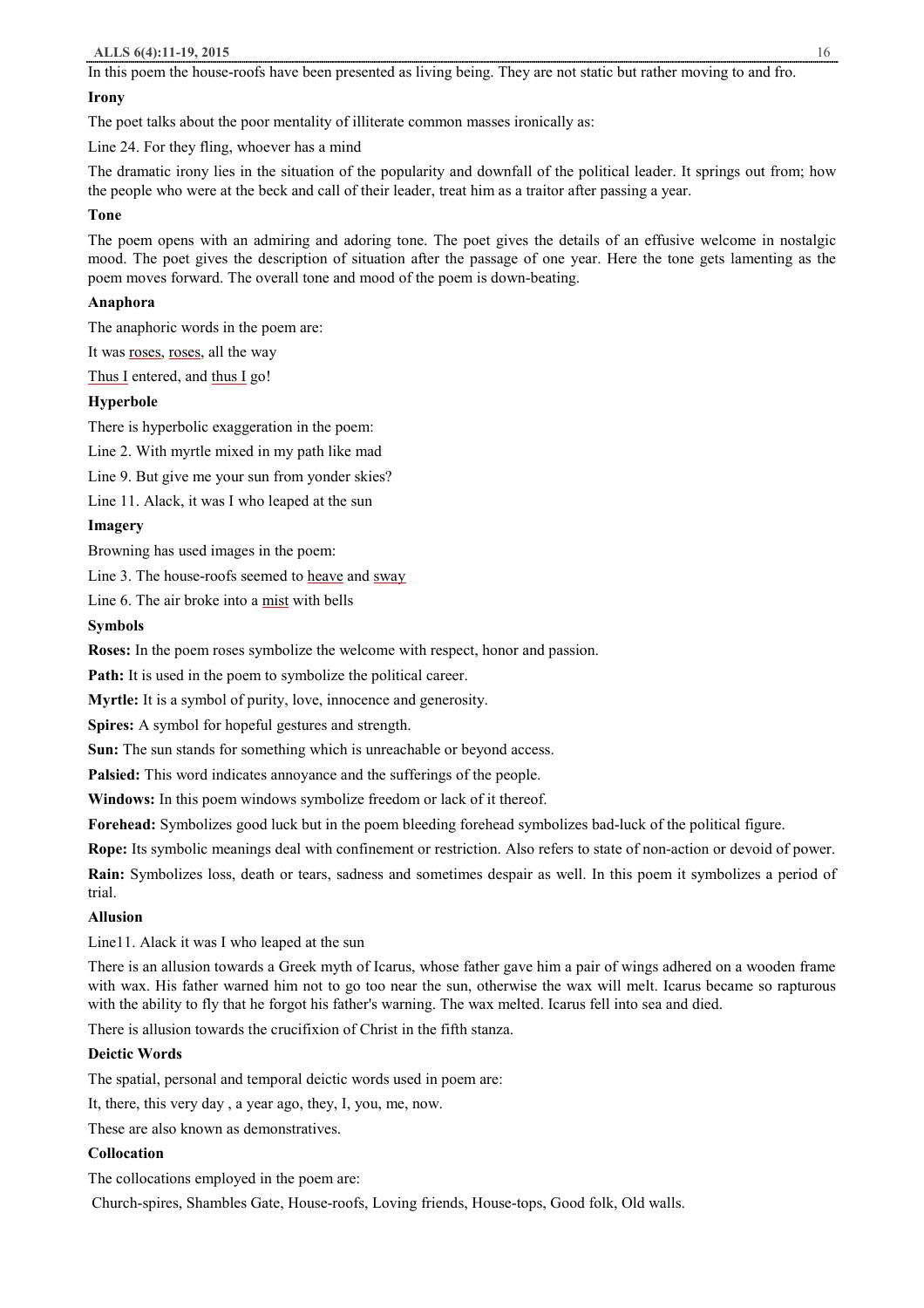### **Metonymy**

Sun/Sky

Reap/Harvest

Scaffold/Shambles Gate

#### **Synonym**

The words **Way** and **Path** are synonymous.

### **Compounding**

Forehead, whoever, nobody, afterward.

### **Natural Words**

The poem comprises following natural waords:

Roses, myrtle, air, mist, sun, sky, rain.

### **Linking words**

Browning used certain linking words in the poem:

Like, and, for, yet, but, thus, just.

### **Old English Words**

Browning uses archaic words to show the time in which the poem is being written. The following words in the poem show that they are taken from old English as they are no more used in modern English:

Folk, yonder, naught, undone, trow, thus, dost, thou, tis,

### **Antithesis**

Line 26. Thus I entered, and thus I go

In the above mentioned line 'entered' and 'go' are antithetical to each other.

4.4.2 Lexical Levels

The lexical levels in the poem are:

| Noun and Pronoun     | Verb           | Adjective          | Adverb          |
|----------------------|----------------|--------------------|-----------------|
| Roses                | Mixed          | Myrtle             | All the way     |
| My path              | Seemed         | Heave and sway     | A year ago      |
| House-roofs          | Flamed         | Such flags         | <b>Now</b>      |
| Church-spires        | <b>Broke</b>   | Like mad           | Yonder skies    |
| They                 | Rocked         | House-tops         | Afterward       |
| It                   | Repel          | <b>Mist</b>        | Else            |
| This                 | Give           | Crowd and cries    | Very day        |
| Nobody               | Answered       | Good folk          | The windows set |
| The air              | Leaped         | Mere noise         | All allow       |
| Old walls            | Keep           | Loving friend      | Yet             |
| I                    | Felt           | Undone             | By the very     |
| Me                   | See            | My harvest         | More than need  |
| <b>Shambles Gate</b> | Reap           | Palsied few        | <b>Behind</b>   |
| Rope                 | Run            | Mist               | By the feel     |
| Whoever              | Go             | Best of the sight  | Thus            |
| Triumph              | Entered        | <b>Better</b>      | Down            |
| People               | Cuts           | Scaffold's foot    | By the world    |
| Thou                 | Think          | Both my wrists     | Now instead     |
| God                  | Feel           | My forehead        | So              |
|                      | <b>Bleeds</b>  | Mind               |                 |
|                      | Fling          | My year's misdeeds |                 |
|                      | <b>Stones</b>  | Dead               |                 |
|                      | Owe            | Paid               |                 |
|                      | Might question | Safer              |                 |
|                      | Repay          |                    |                 |

# **5. Conclusion**

The poem begins with the scenery which shows a poor locality with shabby houses. The beginning two stanzas indicate the enthusiasm and madness of people on the arrival of their political leader who appeared as a patriot to them. There are clear notes of optimism. In second stanza there is an allusion towards a Greek myth of Icarus. The poet has used rich imagery to explain the setting of the poem.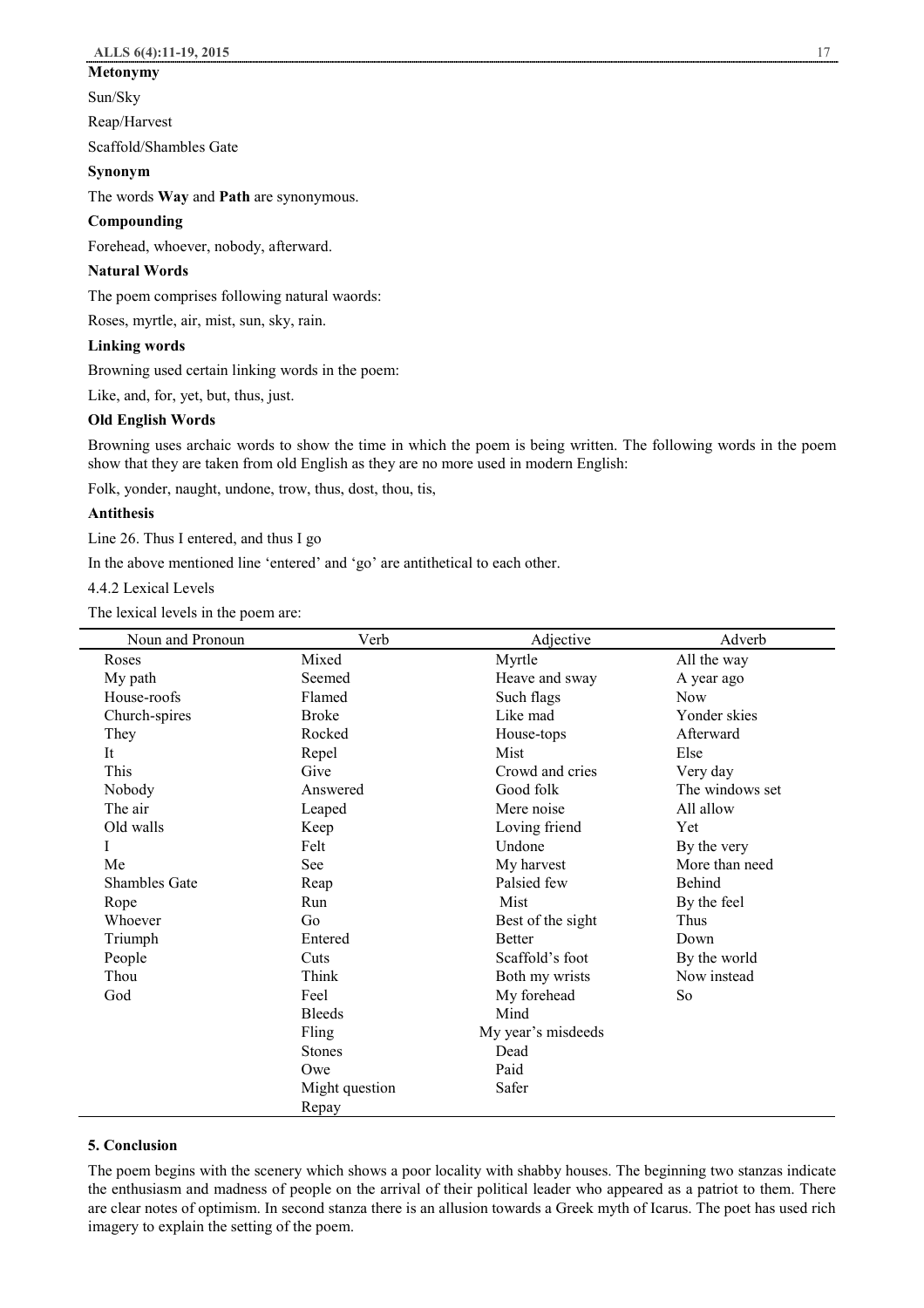The third stanza opens with a complaining and grumbling tone. The poet says that he has played his role sincerely but what about the people? They have forgotten the things he did for them. Their behavior is not justified. He never swindled them. He utilized all the powers to comfort them. But now after passing a whole year, they are treating him inadequately. He is suffering now due to his over ambitious nature.

The first and fourth stanzas are parallel to each other. As in first stanza the speaker tells that: 'The house-roofs seemed to heave and sway' and in fourth stanza he adds: 'There's nobody on house-tops now'. It shows the state of deterioration in the patriot's fame and it also connotes towards the fluctuating nature of public views. The fourth stanza paints a word picture of the grotesque reaction of the public for a politician, who is no more a patriot or sincere to them. The speaker considers himself as a sedulous politician when he says: 'Alack, It was I who leaped at the sun'.

The fifth stanza provides detailed description of the intense reaction of people for a traitor. There is an element of poignancy in this stanza. The traitor is being taken to the gallows. The so-called intellectuals stoning at him and his forehead is bleeding. There is an allusion towards the crucifixion of Christ.

In the last stanza there is an acceptance and submission to the fate and death as well. But still the patriot is optimistic about the reward, which will be granted to him hereafter. The thought of that perpetual reward reanimated him.

There is a swing from past to present tense in the poem as the opening stanzas of the poem deal with the description of the emergence of the patriot and passionate response of public a year ago and the concluding stanzas encompass vehement denial for the leader by the public that how they relegated him to traitor-ship. They erred in judging him. In this poem the speaker is not considering the truth. The fixity of his perspective does not let him accept death as a punishment.

The structure aptly relates with the time and pattern of the poem. It reveals the optimistic setting as the poem starts and when the poem comes to final point, the setting turns into pessimistic. As in first stanza 'It was roses, roses, all the way' and at the end 'For they fling, whoever has a mind, Stones at me for my year's misdeeds'. The poem ends with notes of tranquility. The politician feels satisfied that God will surely reward him in a better way.

Browning's poem "Patriot into Traitor" stimulates careful consideration and attention. The poem explains that how the fame and stardom is fleeting. It does not last long and is not something to rely upon. The people with power also face music at a certain stage of their life. This poem is an acrid evaluation of the tensions and complexities of society. The poem is a commentary on the ebb and flow of politics, power and human nature also. The stylistic analysis of the poem has brought all the underlying meaning to the surface and added to make it transparent. The stylistic devices, tone, diction and all the other details in the poem enhance the appeal.

### **References**

Aronoff, M. & Fudeman, K. (2005) *What is Morphology?,* Malden, USA,UK, Carlton, Australia: Blackwell publishers.

Aslam, K. & and Bin-Hasan, S. (1993) *A New Anthology of English Verse*. Caravan Publishers, Lahore.

Bell, A. (1997) "Language style as audience design." In Nikolas Coupland and Adam Jaworski, eds. 1997, *Sociolinguistics: A reader*, 240-50. St. Martin's Press.

Crystal, D. & Davy, D. (1969) *Investigating English Style*. London: Longman.

Crystal, D. (1987) *The Cambridge encyclopedia of language*. Cambridge, England: Cambridge University.

Carter, R (1989) *What is stylistics and why do we teach it in different ways*? In M. Short, (Ed), Reading, Analyzing and Teaching Literature. London: Longman.

Freeman, D.C. (ed.) (1971) *Linguistics and Literary Style*, New York: Holt Rinehart & Winston.

Leech, G. (1969) *A linguistic guide to English Poetry*, London: Longman.

Lodge, K. (2009) *A Critical Introduction to Phonetics*, London & New York: Continuum international publishing Group.

Oloruntoba-Oju, T (1999) Sociolinguistics: An overview; E. Adegbija (ed.), *The English Language and literature-in-English: An introductory Handbook*, Ilorin: The department of Modern European languages, University of Ilorin.

Schopenhauer A, T.B. (2004) *Saunders, translator, The Art of Literature*. London S. Sonnenschein & co., lim.; New York, The Macmillan co. (2013-2015) http://www2.hn.psu.edu/faculty/jmanis/schopenhauer/schopenhauer-6.pdf

Short, M., & Candlin, C. (1989) Teaching study skills for English literature in *Reading, analyzing and teaching literature*. London: Longman.

Turner ,G.W. (1975) Stylistics. Benguin Books. London

Verdonk, P. (2002) *Stylistics*. Oxford: Oxford University Press.

Wales, K. (2001*) A Dictionary of Stylistics Studies in language and linguistics*. London: Longman.

Widdowson, H.G. (1975) *Stylistics and the Teaching of Literature*. London: Longman.

Yule, G. (1996). *The Study of Language*. Cambridge: Cambridge University Press.